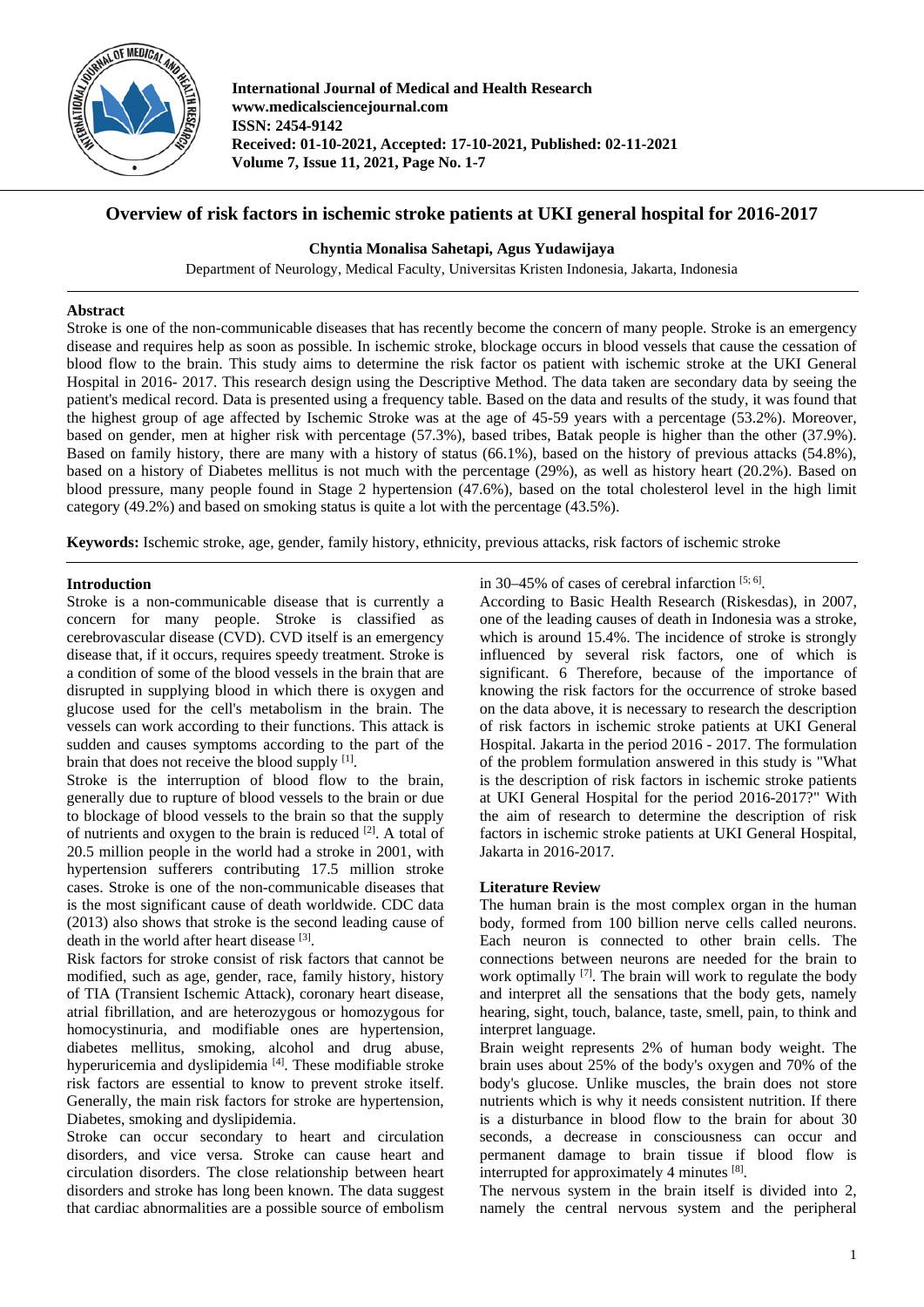nervous system. The central nervous system (CNS) is formed by the brain and spinal cord, while the peripheral nervous system (PNS) is the nervous system outside the CNS. The function of the PNS itself is to transmit information between the CNS and other body parts and vice versa [9].

The components of the brain itself consist of: a) The big brain, which is the part of the brain that makes humans have the ability to think, analyze, and others. The cerebrum consists of a pair of right and left hemispheres and has four lobes characterized by sulci (fissures) and gyrus (protruding lobes). The four lobes are the parietal lobe, frontal lobe, occipital lobe, and temporal lobe; b) The cerebellum is located in the head, close to the tip of the upper neck. Its parts are the anterior lobe, the medial lobe and the fluccolonodular lobe. The cerebellum itself contains more neurons than the brain as a whole. The input is 40 times more than the output. The cerebellum functions as a coordinating centre for balance and muscle tone, such as regulating posture and body position; c) Brain stem (Brainstem). This section communicates with the diencephalon above and the spinal cord below. This part of the brain regulates essential human functions, including breathing, heart rate, regulating body temperature, regulating the digestive process, and is the source of the basic human instinct (fight or flight) when danger comes.

The blood supply to the brain comes from two pairs of arteries, namely the vertebral arteries and the internal carotid arteries, which branch to form the circle of Willis. The internal carotid artery is a branch of the common carotid artery that ends at the anterior and middle cerebral arteries. At its end, the internal carotid artery becomes the posterior communicating artery which unites caudally with the posterior cerebral artery. The anterior cerebral arteries are interconnected via the posterior cerebral arteries. The left and right vertebral arteries arise from the subclavian artery on the same side. The right subclavian artery is a branch of the innominate artery, and the left subclavian artery is a direct branch of the aorta. The vertebral arteries enter the skull through the foramen magnum. These two arteries unite to form the basilar artery [10].

The venous blood flow in the brain is very different from the venous blood flow in the body. Generally, arteries and veins are located side by side, but this is different in the brain. The venous blood flow from the brain is mainly into the dura mater sinuses, a channel of blood vessels found in the dura mater structures. The venous sinuses collect blood from the brain and pass it to the internal jugular vein. The superior and inferior sagittal sinuses drain blood from the cerebrum, and the cavernosal sinuses drain blood from the anterior skull base. All sinuses eventually drain into the sigmoid sinus, which exits the skull and forms the jugular vein. These two jugular veins are the prominent veins in the brain. Symptoms of a stroke depend on the blood vessels and part of the brain affected. Brain cells cannot repair their damage. Therefore it will be challenging if there is tissue or cells that are damaged and die. If more than 10% of brain tissue is damaged or dies, it can lead to fatal things, namely death. Stroke are clinical signs that develop rapidly due to focal (or global) brain dysfunction, with symptoms lasting 24 hours or more or leading to death, with no apparent cause other than vascular. Stroke can also be defined as a disturbance of brain function, especially in blood flow. Stroke can occur rapidly in minutes or seconds [11].

Stroke is a clinical term for acute loss of perfusion in the brain. Therefore, stroke often causes abnormalities in the nerves suddenly. Nerve disorders appear following the part of the brain that is damaged due to impaired blood flow. The most common clinical manifestations are motor disturbances, sensory disturbances or language difficulties [12].

Stroke can be classified in several aspects. In general, stroke is classified into ischemic or non-hemorrhagic stroke (with or without bleeding) and hemorrhagic stroke, where hemorrhagic stroke can be in the form of intracerebral haemorrhage, intraventricular haemorrhage, and subarachnoid haemorrhage.

Ischemic stroke is a clinical sign of dysfunction or damage to brain tissue caused by a lack of blood flow to the brain, so that it interferes with the need for blood and oxygen in brain tissue. An ischemic stroke usually begins with several changes in the brain according to the affected part  $[13]$ . Because failures in the bloodstream can cause cell death (necrosis), if not handled quickly and adequately, it will cause death. Stroke is the third most common cause of death after cardiovascular disease in the United States. The death rate reaches 147,470 per year. Apart from being one of the causes of death, stroke is also one of the leading causes of disability due to illness. In severe cases, stroke can cause death, while in mild cases, stroke can cause a significant decrease in the patient's health status [14; 15].

The incidence of stroke in America in the last 30-35 years has decreased in contrast to that in Japan, which has increased, which causes a higher incidence of stroke than coronary heart disease. Stroke mortality in Japan is also higher than in America<sup>[16]</sup>. Data from the Indonesian Stroke Foundation, it is said that the number of strokes in Indonesia will continue to increase every year, and based on the results of a survey conducted by the Indonesian Ministry of Health in 2010 on 987,205 respondents from 258,366 households, 33 provinces and 440 districts in Indonesia stated that stroke is a killer. Prominent among the urban population. Stroke is the leading cause of death at age  $> 45$  years, with a large percentage of 15.4% of all deaths at that age. In addition, in Indonesia, the Batak and Padang tribes tend to be vulnerable to stroke. It is influenced by the pattern and type of food consumed, containing more cholesterol <sup>[17]</sup>.

Stroke often attacks people in the middle and old age groups and is quite common in people over 55-65 years of age. The incidence of stroke will increase with age and is followed by the presence of risk factors of the person. In an ischemic stroke, a blockage can occur along the path of an artery leading to the brain. For example, a fatty deposit called atheroma can form in the carotid arteries causing blockage and causing reduced blood flow and cause the arteries to become stiff and narrower. This situation is considered very serious because each main carotid artery delivers blood to most of the brain [15].

These fatty deposits can be released from the artery walls and flow following the blood circulation, then clog smaller arteries. The carotid and vertebral arteries and their branches can also become blocked due to a blood clot originating elsewhere, for example, from the heart or its valves. Fat emboli form when fat from the ruptured bone marrow is released into the bloodstream and eventually occludes smaller arteries. Stroke can occur when there is inflammation in the body. This inflammation can cause narrowing of the blood vessels leading to the brain. Besides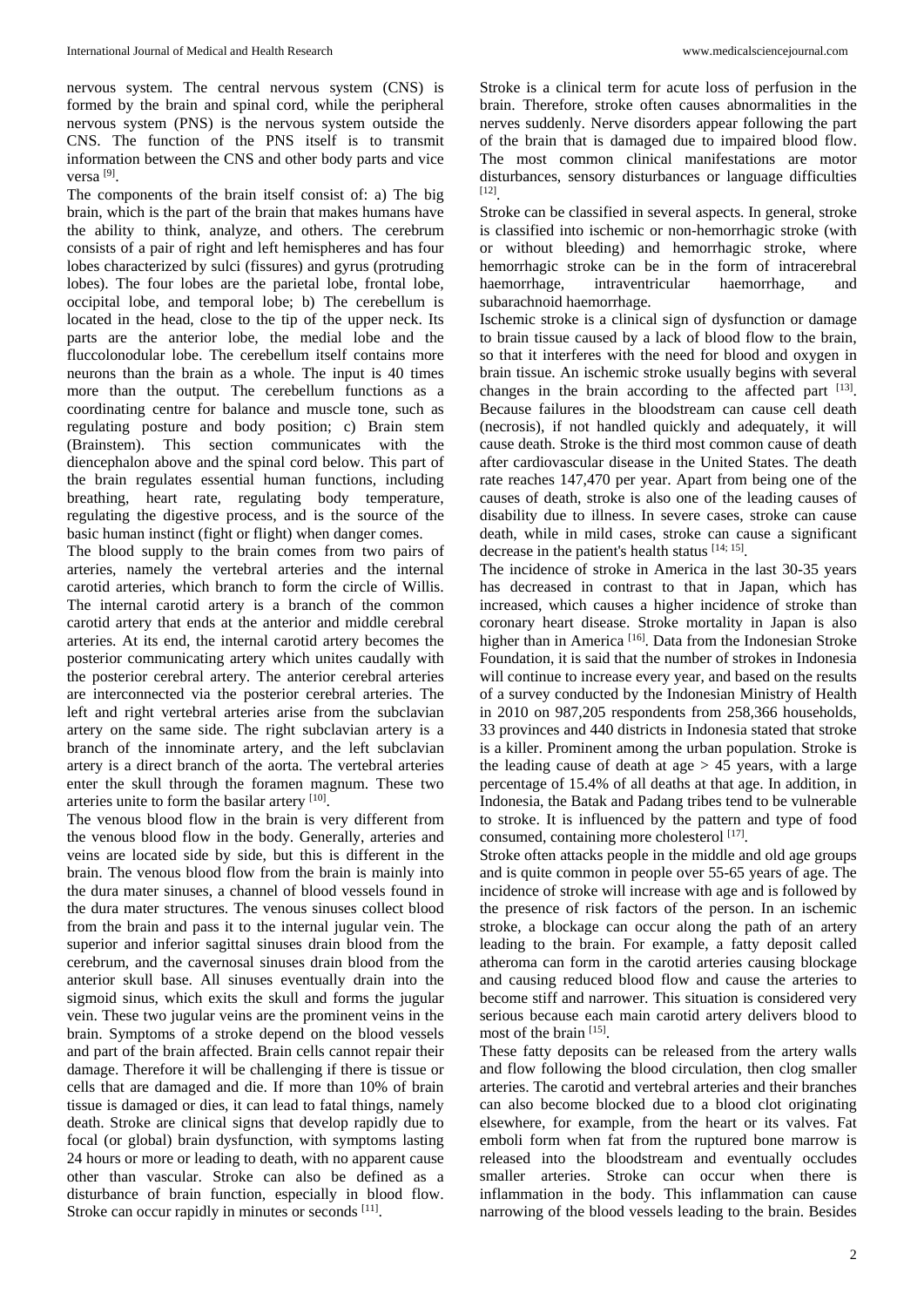being caused by bacteria, this stroke can also occur in someone who has excess uric acid levels in their blood  $^{[18]}$ . Drugs can also cause strokes, such as cocaine, amphetamines, epinephrine, adrenaline, and so on, narrowing blood vessels and causing strokes, primarily if used in inappropriate doses. The function of the above drugs causes contraction of the arteries so that their diameter decreases.

Risk factors for stroke are divided into two, modifiable risk factors and non-modifiable risk factors, and there are also significant and minor risk factors. The significant risk factors include smoking, hypertension, heart disease, and a history of previous attacks. Risk factors that cannot be modified are age, gender, ethnicity, heredity/genetic [19; 20]. At the same time, the modifiable risk factors are hypertension (high blood pressure), heart disease, hypercholesterolemia, diabetes mellitus, and obesity.

Ischemic stroke or blockage stroke is caused by a rapid and sudden occlusion of a blood vessel in the brain, interrupting blood flow. Brain tissue that is deprived of oxygen for more than 60 to 90 seconds will decline in function. Thrombus or blockage such as atherosclerosis causes ischemia in brain tissue and causes damage to the surrounding neuronal tissue due to the process of hypoxia and anoxia. An embolic blockage that forms in other circulating areas of the circulatory system, usually within the heart or atrial fibrillation complication that is released and enters the cerebral circulation, can also disrupt the cerebral circulatory system [21].

Acute occlusion of cerebral blood vessels makes the brain area divided into two brain-severe areas, namely the core area and the penumbra area. The core area is an area or part of the brain that has a blood flow of less than 10cc/100g of brain tissue per minute. This area is at risk of becoming necrotic within minutes. Then the penumbra area is an area of the brain whose blood flow is disrupted but is still better than the core area because this area still gets a perfusion supply from other blood vessels. The penumbra area has a blood flow of 10-25cc/100g of brain tissue per minute. The penumbral region has a better prognosis than the nuclear region [22]. The neurologic deficit from ischemic stroke depends not only on the area of the core and penumbra but also on the ability of the blockage to cause vascular stiffness or vasospasm. Damage to brain tissue due to occlusion or blockage of blood flow is a biomolecular process that is rapid and progressive at the cellular level. This process is known as the ischemic cascade. Once the blood flow is interrupted, the tissues become deprived of oxygen and glucose, which are the primary energy sources for carrying out the membrane potential process. This lack of energy makes the area deprived of oxygen and blood sugar carry out anaerobic metabolism [23].

This anaerobic metabolism stimulates the release of glutamate compounds. Glutamate acts on receptors on nerve cells (particularly the NMDA/N-methyl-D-aspartate receptor), producing an influx of sodium and calcium. The influx of sodium makes the amount of intracellular fluid increase and ultimately causes tissue oedema. Calcium influx stimulates the release of proteolytic enzymes (proteases, lipases, nucleases) that break down proteins, fats and cell structures  $[24]$ . Calcium influx can also cause the failure of mitochondria, a membrane organelle that functions to regulate cell metabolism. These failures cause brain cells to die or become necrotic eventually.

#### **Research Method**

The method used in this study is descriptive, which describes a phenomenon based on past data, namely researchers looking at medical records of patients with a history of stroke to determine their risk factors at UKI General Hospital for the period 2016-2017. The location of data collection was carried out at UKI General Hospital, Jl. Major General Sutoyo, No. 2 Cawang, East Jakarta. The research data collection was carried out in September 2018. The target population of this study was all data on patients with ischemic stroke at UKI General Hospital, Jakarta, from January 2016 to December 2017. The research sample was all data on patients suffering from an ischemic stroke who underwent treatment. At UKI General Hospital, Jakarta, from January 1, 2017, to December 31, 2017. The data was collected by reviewing secondary data. Namely, data obtained through other parties, not directly obtained by researchers from the research subject and the technique used for data collection is using medical records. The instrument used in this study was secondary data obtained from medical records of ischemic stroke patients who had undergone treatment at UKI General Hospital from January 2016 to December 2017. The data analysis was used as a univariate analysis. Univariate analysis was used to describe the distribution and frequency of the observed variables. In this study, the univariate analysis aims to determine the description of risk factors for age, gender, family history, ethnicity, history of attacks, history of diabetes mellitus, history of heart disease, history of blood pressure, history of total cholesterol, and history of smoking in ischemic stroke patients at UKI General Hospital.

#### **Result and Discussion**

This research is descriptive which aims to describe the risk factors for ischemic stroke. This research was conducted at the Medical Record Unit of the UKI Hospital in September 2018. Sampling used the purposive sampling method, where the entire population that entered the inclusion criteria would be used as research samples. The object of this study was Ischemic Stroke Patients who were included in the inclusion criteria in the period January 2016-December 2017. A total of 151 samples had Ischemic Stroke during the 2016-2017 period, with 124 samples selected based on inclusion and exclusion criteria. The research results obtained are as follows.

**Table 1:** Overview of Ischemic Stroke patient data based on risk factors for age

| Age         | <b>Frequency</b> | $\%$  | <b>Total</b> |
|-------------|------------------|-------|--------------|
| Mature      |                  | 4,8   |              |
| middle age  | 66               | 53,2  | 66           |
| Elderly     |                  | 33,6  |              |
| Old age     |                  | 8.8   |              |
| Ancient age |                  |       |              |
| Total       | 124              | 100,0 | 124          |

Based on the table above, it was found that the highest number in middle age, namely the age of 45-59 years, as many as 66 (53.2%) patients. Then followed by patients in the elderly category, namely 60-70 years as many as 41 with a percentage of 33.6%, elderly the elderly are 71-90 years as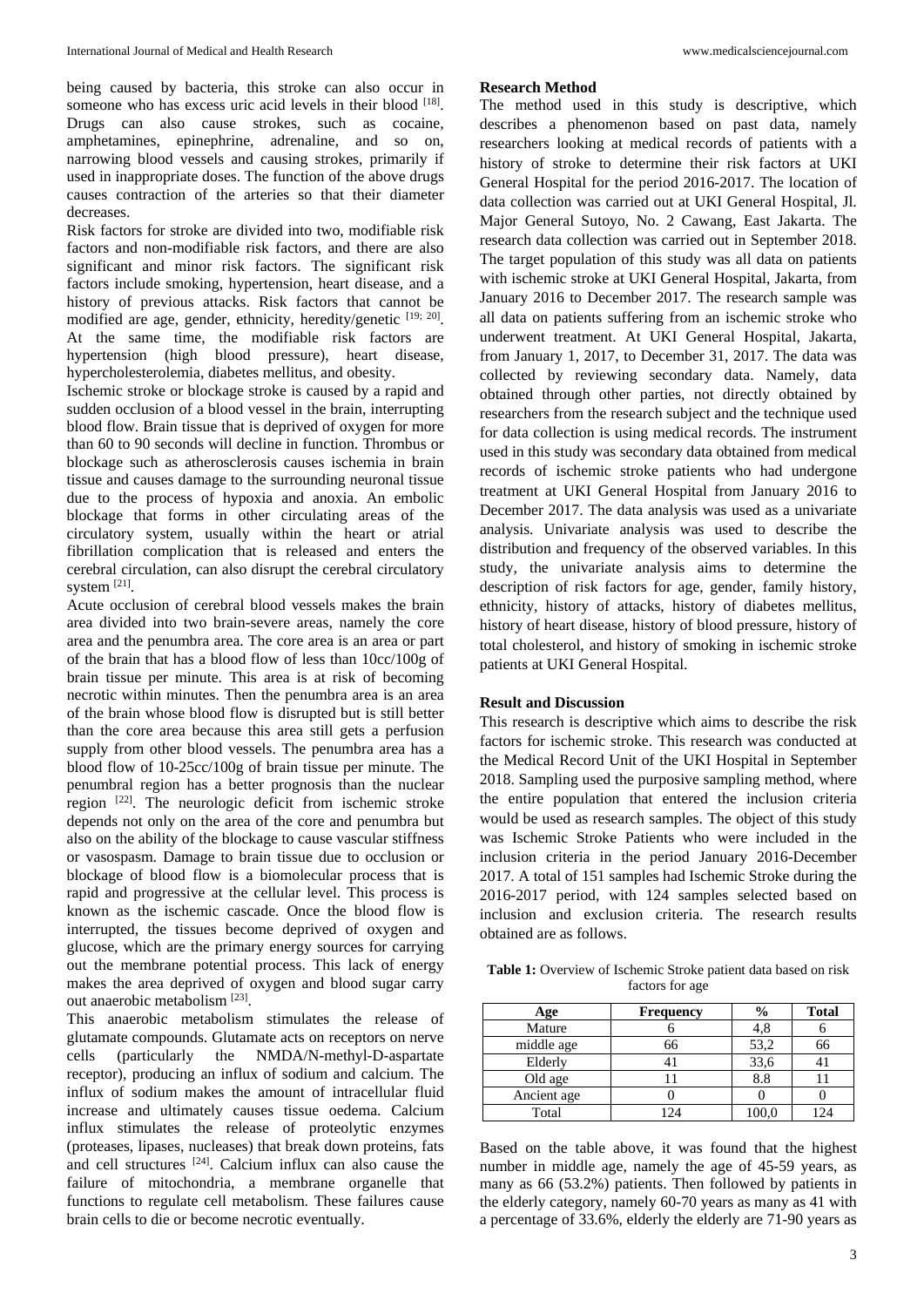many as 11 people with a percentage of 8.8%, adults aged 30-44 years as many as six people with a percentage of 4.8% and the last are ancient age, which is above 90 years with a percentage of 0% or no patients are the same very.

**Table 2:** Overview of Ischemic Stroke patient data based on gender risk factors

| <b>Gender</b> | <b>Frequency</b> | $\frac{6}{9}$ | <b>Total</b> |
|---------------|------------------|---------------|--------------|
| Female        | 53               | т∠.           | 52           |
| Male          |                  |               | 52           |
| Total         |                  |               |              |

Based on the table above description, it was found that the highest number of the male sex was 71 (57.3%) people, and continued with female sex as many as 53 people with a percentage of 42.7%.

**Table 3:** Description of Ischemic Stroke patient data based on family history risk factors

3

| <b>Family History Risk</b> | <b>Frequency</b> | $\frac{0}{0}$ | <b>Total</b> |
|----------------------------|------------------|---------------|--------------|
| Yes                        | 82               | 66.           | 82           |
| No                         |                  |               |              |
| Total                      | 2 <sub>1</sub>   |               |              |

Based on the table above, it was found that the highest number of patients who had a family history of stroke was 82 people with a percentage of 66.1%, and patients without a family history of ischemic stroke were 42 people with a percentage of 33.9%.

**Table 4:** Overview of Ischemic Stroke patient data based on ethnic risk factors

| <b>Ethnic Risk Factors</b> | <b>Frequency</b> | $\frac{6}{9}$ | <b>Total</b> |
|----------------------------|------------------|---------------|--------------|
| Batak                      | 47               | 37,9          | 47           |
| Sunda                      | 11               | 8,9           | 11           |
| Jawa                       | 40               | 32,2          | 40           |
| Betawi                     | 20               | 16,1          | 20           |
| <b>Bugis</b>               |                  | 0,8           |              |
| Minang                     | 2                | 1,6           | 2            |
| Manado                     |                  | 0,8           |              |
| Aceh                       |                  | 0,8           |              |
| Flores                     |                  | 0,8           |              |
| Total                      | 124              | 100,0         | 124          |

Based on the description of the table above, the highest number of patients with Batak ethnicity was 47 people with a percentage of 37.9%. Followed by patients with Javanese ethnicity as many as 40 (32.2%) people, Betawi people as many as 20 (16.1%) people, Sundanese as many as 11 (8.9%) people, Mining tribe as many as two (1.6%) people, followed by the Bugis, Manado, Aceh, and Flores tribes, each with one person with a percentage of 0.8%.

**Table 5:** Overview of Ischemic Stroke patient data based on risk factors for previous attack history

| <b>Risk Factors for Previous Attack</b><br><b>History</b> | Frequency | $\frac{0}{0}$ | <b>Total</b> |
|-----------------------------------------------------------|-----------|---------------|--------------|
| Yes                                                       | 68        | 54.8          | 68           |
| No                                                        | 56        |               | 56           |
| Total                                                     | 174       |               | 124          |

Based on the table above, it was found that the highest number of patients who had a history of a previous stroke

was 68 (54.8%) people, and patients without a history of a previous stroke were 56 people with a percentage of 45.2%.

**Table 6:** Description of Ischemic Stroke patient data based on risk factors for Diabetes Mellitus

| <b>Risk Factors for Diabetes Mellitus Frequency</b> |     |      | % Total |
|-----------------------------------------------------|-----|------|---------|
| Yes                                                 | 36  | 29.0 | 36      |
| Nο                                                  | 88  |      | 88      |
| Total                                               | 124 |      |         |

Based on the table description above, it was found that the highest number of patients who did not have a previous history of Diabetes Mellitus was 88 people with a percentage of 71%, and patients with a previous history of Diabetes Mellitus were 36 people with a percentage of 29%.

**Table 7**: Description of Ischemic Stroke patient data based on risk factors for heart disease

| <b>Factors for Heart Disease</b> | Frequency | $\frac{0}{0}$ | <b>Total</b> |
|----------------------------------|-----------|---------------|--------------|
| Yes                              | າເ        |               | າເ           |
| Nο                               | 99        |               | 99           |
| Total                            |           |               | $\sqrt{2}$   |

Based on the table above, it was found that the highest number of patients with no previous history of heart disease was 99 people with a percentage of 79.8%, and patients with a history of previous heart disease were 25 people with a percentage of 20.2%.

**Table 8:** Overview of Ischemic Stroke patient data based on risk factors Blood pressure

| <b>Risk Factors for Blood Pressure</b>       | Frekuensi | $\frac{0}{0}$ | Total |
|----------------------------------------------|-----------|---------------|-------|
| Normal (systolic $< 120$ or diastolic $< 80$ |           | 1,6           |       |
| mmHg)                                        |           |               |       |
| Pre-Hypertension (systolic 120-139 or        | 14        |               |       |
| diastolic 80-89 mmHg)                        |           | 11,3          |       |
| Stage 1 hypertension (systolic 140-159 or    | 49        | 39.5          |       |
| diastolic 90-99 mmHg)                        |           |               |       |
| Stage 2 hypertension (systolic $> 160$ or    | 59        | 47.6          |       |
| diastolic $> 100$ mmHg)                      |           |               |       |
| Total                                        | 124       |               |       |

Based on the table above, the highest number of patients with Stage 2 hypertension was 59 people, with 47.6%. Followed by patients with Hypertension Stage 1 as many as 49 (39.5%) people, Pre-Hypertension as many as 14 people with a percentage of 11.3%.

**Table 9:** Overview of Ischemic Stroke patient data based on total cholesterol risk factors

| <b>Total Cholesterol Risk</b> | Frekuensi | $\frac{0}{0}$ | <b>Total</b> |
|-------------------------------|-----------|---------------|--------------|
| Normal                        |           | 33.9          |              |
| Yes                           |           |               |              |
| No                            |           | 16.9          |              |
| Total                         | 124       | 100.0         | 124          |

Based on the description of the table above, the highest number of patients with total cholesterol levels in the high limit category was 61 people with a percentage of 49.2%. Followed by patients with total cholesterol levels in the Normal category as many as 42 people with a percentage of 33.9%, and patients with total cholesterol levels in the High category as many as 21 people with a percentage of 16.9%.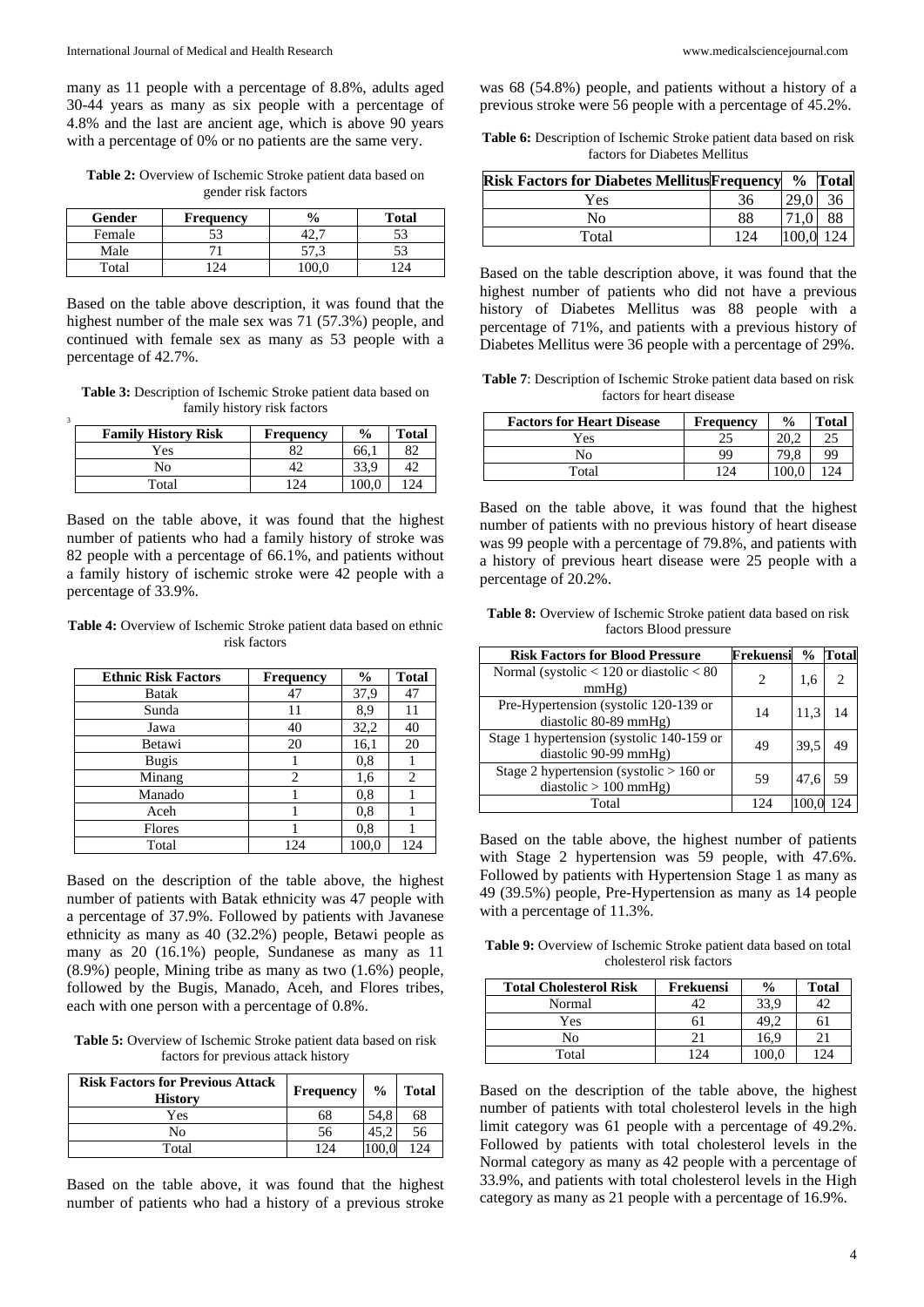**Table 10:** Overview of Ischemic Stroke patient data based on risk factors Smoking status

| <b>Smoking Status</b> | Frekuensi | $\frac{0}{0}$ | <b>Total</b> |
|-----------------------|-----------|---------------|--------------|
| Yes                   | 54        | 43.           | 54           |
| No                    | 70        | 56.5          |              |
| Total                 | 124       | 0.001         | 124          |

Based on the table above, it was found that the highest number of patients who did not have a history of active smoking status were 70 people with a percentage of 43.5%, and patients with a history of active smoking status were 54 people with a percentage of 43.5%.

Based on research carried out using secondary data from medical records at UKI General Hospital, Jakarta, in 2018, data has been obtained regarding the description of the risk factors possessed by ischemic stroke patients who were respondents in this study. The data will be used as a basis for discussing the final results of this study, which can be described as follows.

The majority of ischemic stroke patients at UKI General Hospital, Jakarta, are in the middle age group, namely 45-59 years, as many as 66 people with a percentage of 53.2%. It illustrates that ischemic stroke tends to attack people with an older but still productive age group for the first time. Of the 124 respondents whose medical records were studied, as many as 66 patients (53.2%) were middle age 45-59 years, 41 patients (33.6%) were elderly 60-70 years old, 11 patients (8.8%) were elderly 71-90 years, and six patients (4.8%) were adults 30-44 years. These results are in line with the results of research conducted at the Haji Adam Malik Central General Hospital, Medan, which said that as many as 43 patients (43.4%) aged 51-65 years were in the middle age group often suffered from ischemic stroke.

From the results above, it can be concluded that someone older tends to be more prone to ischemic stroke. Because as discussed earlier, the blood vessels in an older person tend to change with age, making it riskier, which will ultimately result in atherosclerosis.

The ischemic stroke patients at UKI General Hospital, Jakarta, are male, as many as 71 people with 57.3%. It illustrates that ischemic stroke tends to occur in men compared to women. Of the 124 respondents whose medical records were examined, 71 patients (57.3%) were male, and 53 patients (42.7%) were female. This result is inversely proportional to the results of research conducted at Prof. Hospital. DR. R. D Kandou Manado, in the period July 2012-June 2013 who said that as many as 33 patients (55%) male suffered from ischemic stroke compared to 27 female patients (27%).

The results of this study are in line with previous research. Thus, it can be concluded that there are more male patients than female patients because male patients tend to have a history of active smoking and female patients are still protected from stroke and heart disease until middle age due to the presence of the hormone estrogen in them.

The majority of ischemic stroke patients at UKI General Hospital, Jakarta, have a family history of ischemic stroke as many as 82 people, with 66.1%. It illustrates that ischemic stroke tends to occur in patients with family history than those without a history. Of the 124 respondents whose medical records were examined, 82 patients (66.1%) had a family history and 42 patients (33.9%) without a family history. These results are in line with the results of a study conducted at the Soedarso Regional General Hospital, Pontianak, which said that the number of patients with a family history was more than patients without a family history with a comparison of 38 patients (82.6%) with family history and eight patients [17.4%) without a family history of a total of 46 patients.

The similarities between this study and previous studies support the fact that there is a significant relationship between family history and the incidence of ischemic stroke. It is proven that having a history of the disease in other family members can increase a person's risk of developing ischemic stroke.

The majority of patients with ischemic stroke at UKI General Hospital, Jakarta, consist of the Batak ethnic group of as many as 47 people with 37.9%. It illustrates that ischemic stroke occurs in patients with the Batak ethnic group compared to other ethnic groups. Of the 124 respondents whose medical records were studied, there were 47 patients (37.9%) with the Batak ethnicity, 40 patients (33.9%) with the Javanese ethnicity, 20 patients (16.1%) with the Betawi ethnicity, 11 patients (8, 9%) with Sundanese ethnicity, two patients (1.6%) with Mining ethnicity and one patient (0.8%) with Bugis, Manado, Aceh, and Flores ethnicities.

Research on ethnicity as one of the risk factors for ischemic stroke shows that the Batak tribe is one of the tribes with the most ischemic stroke patients. It can be related to people with the Batak tribe's lifestyle habits, which are identical to eating fatty foods, alcoholic beverages, and active smoking.

Ischemic stroke patients at UKI General Hospital, Jakarta, have a history of previous strokes, as many as 68 people with a percentage of 54.8%. It illustrates that ischemic stroke is generally more common in patients with a history of stroke than those without a history. Of the 124 respondents whose medical records were examined, there were 68 patients (54.8%) with a history of previous attacks and 56 patients (45.2%) without a history of previous attacks.

According to the United Kingdom National Health Service (NHS), someone who has had a previous stroke, usually a minor stroke and a TIA (Transient Ischemic Attack), has a greater chance of getting another attack, especially if they do not get prompt and appropriate treatment such as taking aspirin at night. First, the attack happened.

The majority of patients with ischemic stroke at UKI General Hospital, Jakarta, have no history of Diabetes mellitus, as many as 88 people with 71%. It illustrates that diabetes mellitus is not a significant risk factor in the occurrence of ischemic stroke. Of the 124 respondents whose medical records were examined, as many as 88 patients (71%) without a history of Diabetes mellitus and 36 patients (29%) with a history of Diabetes mellitus. These results are in line with the results of research conducted at the Haji Adam Malik Central General Hospital, Medan, which said that the number of patients without a history of Diabetes mellitus was more than patients with a history of Diabetes mellitus, a comparison of 57 patients (57.6%) without a history of Diabetes mellitus and 42 patients (42.4%) with a history of Diabetes mellitus from a total of 99 patients.

Although several research results show that diabetes mellitus is not a significant risk factor, some theories state that Diabetes mellitus can make the walls of the blood vessels of the brain experience thickening. Then it will narrow the diameter of these blood vessels, which will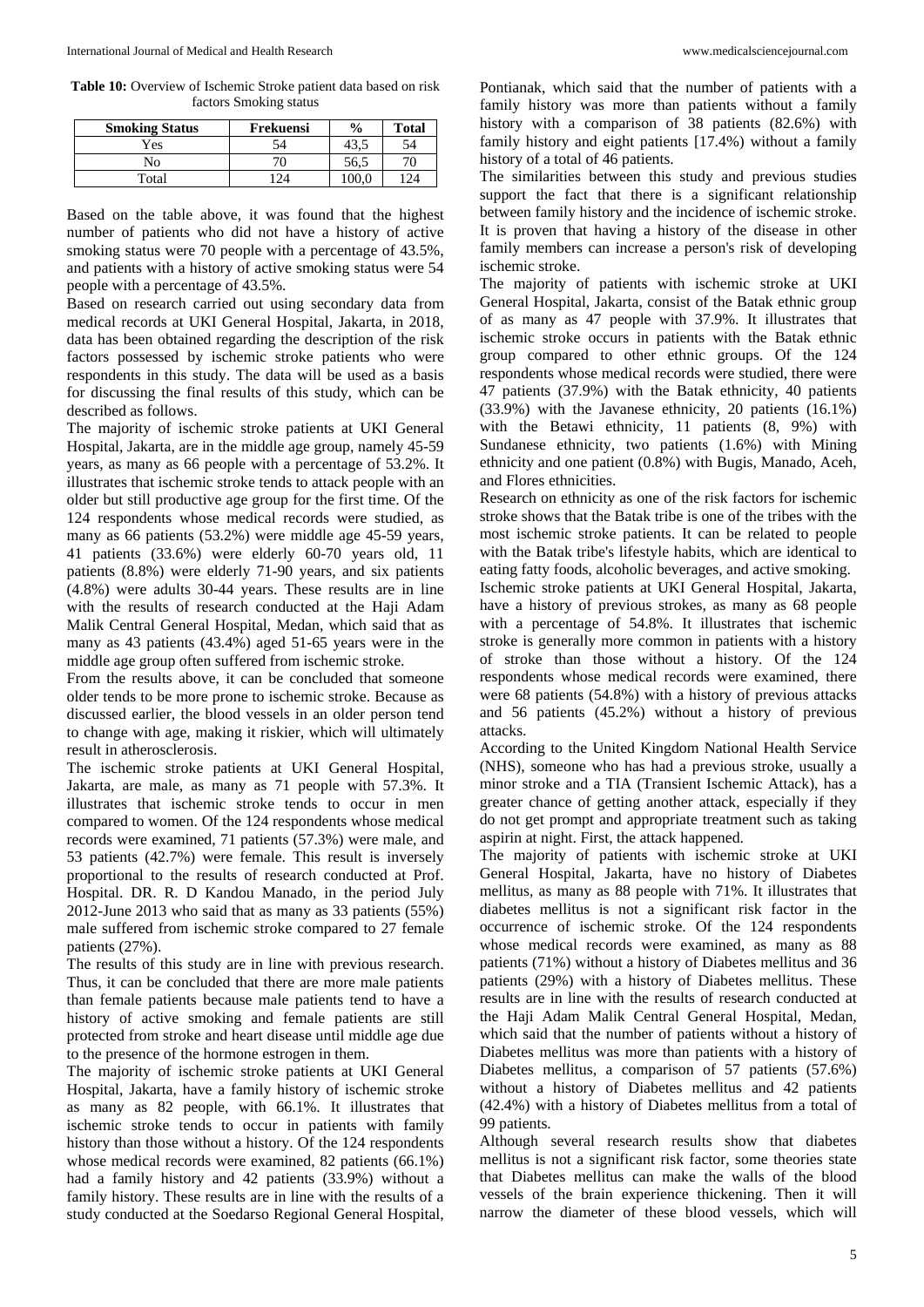eventually hinder the smooth flow of blood to the brain results in the death of brain cells.

The majority of ischemic stroke patients at UKI General Hospital, Jakarta, have no history of heart disease as many as 99 people with a percentage of 79.8%. It can illustrate that heart disease is not a significant risk factor in the occurrence of ischemic stroke. Of the 124 respondents whose medical records were studied, as many as 99 patients (79.8%) without a history of Diabetes mellitus and 25 patients (20.2%) with a history of heart disease. These results have similarities with the results of a study conducted at the Haji Adam Malik Central General Hospital, Medan, which said that the number of patients without a history of heart disease was more than patients with a history of heart disease, with a comparison of 74 patients (74.7%) without a history of heart disease. Diabetes mellitus and 25 patients (25.3%) with a history of Diabetes mellitus from 99 patients.

It can be said that more people who suffer from ischemic stroke are not due to previous heart disease but can be caused by other risk factors.

The ischemic stroke patients at UKI General Hospital, Jakarta, are more likely to have blood pressure in the Stage 2 Hypertension category as many as 59 people with a percentage of 47.6%. It can illustrate that high blood pressure dramatically affects the occurrence of ischemic stroke. This statement is supported by other results, namely, from 124 respondents whose medical records were studied, there were 59 patients (47.6%) with blood pressure in the Stage 2 Hypertension category, 49 patients (39.5%) with blood pressure category Hypertension Stage 1, 14 patients (11.3%) with blood pressure category Pre-Hypertension and two patients (1.6%) with blood pressure normal category. These results are in line with research conducted at the Haji Adam Malik Central General Hospital, Medan, which had the results of 42 patients (42.4%) with blood pressure in the category of Stage 2 hypertension, 25 patients (25.3%) with blood pressure in the category of hypertension. Stage 1, 16 patients (16.2%) with pre-hypertension category blood pressure and 16 patients (16.2%) with normal blood pressure.

The results of some of these studies refer to the occurrence theory of blood vessel rupture or narrowing of blood vessels. If a person has hypertension, it allows thinning of the walls of blood vessels and damage to the inside of the blood vessels, which encourages the accumulation of plaque in the blood vessels. If the person's blood pressure is high, the results can trigger the occurrence of rupture of blood vessels in the brain or, due to plaque build-up, can trigger obstruction blood flow to the brain, which ultimately leads to the death of cells in the brain.

More ischemic stroke patients are at UKI General Hospital, Jakarta, with total cholesterol levels in the high limit category, as many as 61 people with 49.2%. It can illustrate that total cholesterol is a risk factor that is quite important in the occurrence of ischemic stroke. This statement is supported by other results, namely, from 124 respondents whose medical records were studied, there were 61 patients (49.2%) with total cholesterol levels in the high category limit, 42 patients (33.9%) with normal total cholesterol levels and 21 patients (16.9%) with high total cholesterol levels. This result is slightly different from the previous study, which had 60 patients (60.6%) with low total cholesterol levels, 29 patients (29.3%) with moderate total

cholesterol levels, nine patients (9.1%) with moderate cholesterol levels high category total cholesterol.

Although the study results showed that many patients had cholesterol levels that were still in high limits, cholesterol levels in the blood were an essential aspect of the risk factor for ischemic stroke. Cholesterol is a substance in the body's bloodstream. Total cholesterol includes LDL and HDL cholesterol and other fats whose total should not exceed 200 mg/dl. The higher the cholesterol level in a person's bloodstream, the higher the chance of narrowing of blood vessels due to fat accumulation. The compensation is an interruption of blood flow to the brain [25; 26].

The majority of ischemic stroke patients at UKI General Hospital, Jakarta, have inactive smoking status. With a total of 70 people with a percentage of 56.5%. It illustrates that ischemic stroke occurs in patients without active smoking status compared to those with active smoking status. Of the 124 respondents whose medical records were examined, 70 patients (56.5%) had a history of active smoking, and 54 patients (43.5%) had a history of active smoking. These results are in line with the research results conducted at the Haji Adam Malik Central General Hospital, Medan. Yang said that the number of patients without a history of active smoking was more than patients with a history of active smoking with a comparison of 76 patients (876.8%) without a history of active smoking and 23 patients (23.2%) with a history of active smoking from a total of 99 patients.

Although in theory, smoking is one of the risk factors for stroke because smoking behaviour is related to hypercoagulation in the body, leading to the formation of thrombus and plaque. However, the effect of smoking itself is long-term, which takes time to occur, allowing patients with inactive smoking status to have an ischemic stroke due to the lack of data on their smoking history, allowing for differences in research results and theories.

#### **Conclusion**

Based on research that has been conducted regarding the description of risk factors in ischemic stroke patients at UKI General Hospital, Jakarta in 2018 with a sample of 124 patients, the following conclusions can be drawn: a) Based on the results of research using medical records, it was found that the majority 66 patients (53.2%) experienced ischemic stroke; b) Based on the results of the study using medical records, it was found that the majority of patients with male sex were 71 people (57.3%) who had an ischemic stroke; c) Based on the results of research using medical records, it was found that the majority of patients with a family history of stroke were 82 people (66.1%) who had an ischemic stroke; d) Based on the results of research using medical records, it was found that the majority of patients with Batak ethnicity were 47 people (37.9%) who had ischemic stroke; e) Based on the results of research using medical records, it was found that the majority of patients with a history of previous stroke were 68 people (54.8%) who had an ischemic stroke; f) Based on the results of research using medical records, it was found that the majority of patients without a history of diabetes mellitus were 88 people (71%) who had an ischemic stroke; g) Based on the results of research using medical records, it was found that the majority of patients without a history of heart disease were 99 people (79.8%) who had ischemic stroke; h) Based on the results of the study using medical records, it was found that the majority of patients with blood pressure